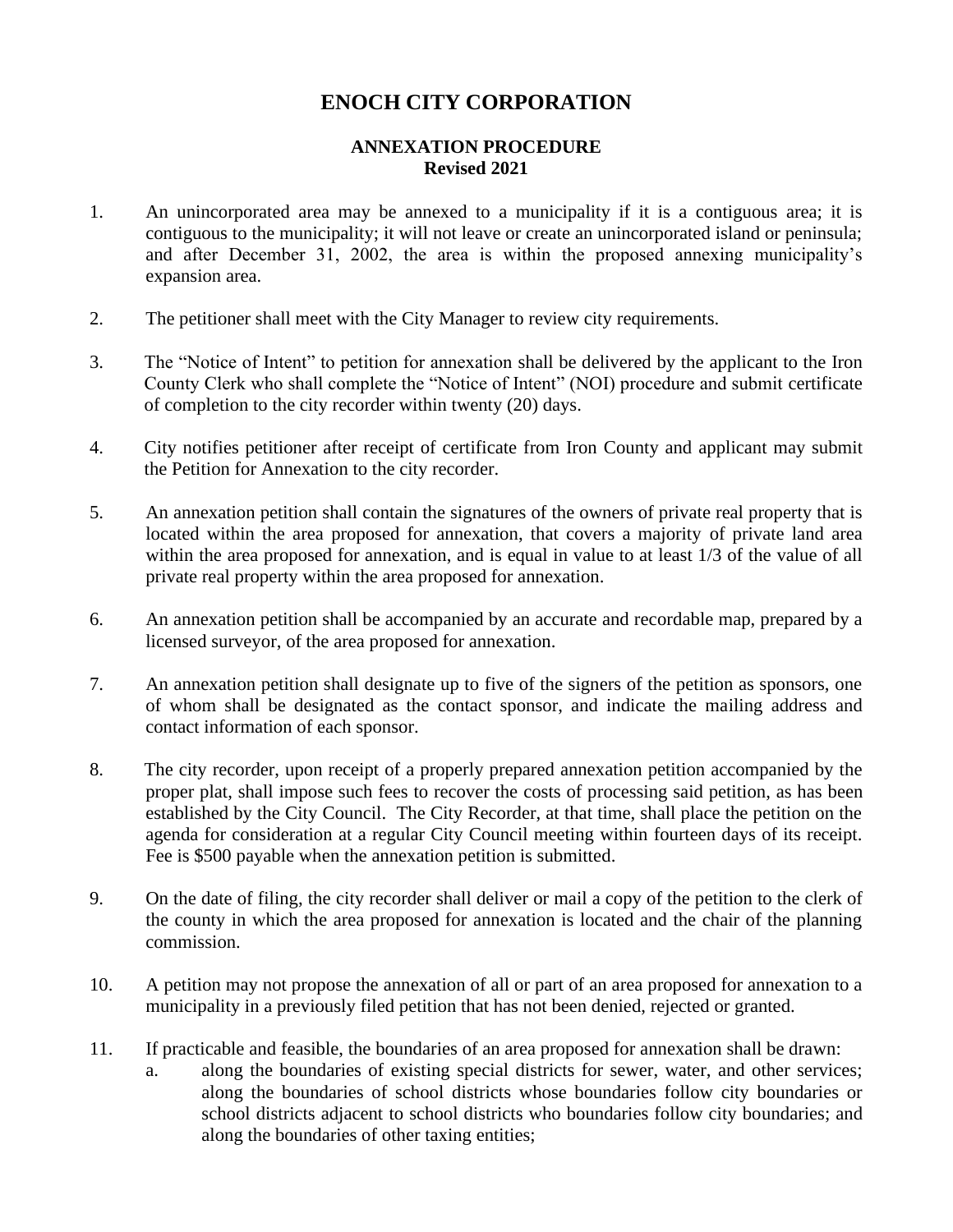- b. to eliminate islands and peninsulas of territory that is not receiving municipal-type services;
- c. to facilitate the consolidation of overlapping functions of local government;
- d. to promote the efficient delivery of services; and
- e. to encourage the equitable distribution of community resources and obligations.
- 12. The City Council shall review the annexation petition and either accept the petition for further consideration or deny the petition.
- 13. If the City Council denies a petition, it shall, within five days of the denial, mail written notice of the denial to the contract sponsor, the clerk of the county in which the area proposed for annexation is located, and the chair of the planning commission.
- 14. If the City Council accepts a petition, the city recorder shall within 30 days determine whether the petition meets the requirements of an annexation. If the petition meets the requirements, the city recorder shall certify the petition and mail or deliver written notification of the certification to the City Council, the contract sponsor, the county legislative body, and the chair of the planning commission. If the petition fails to meet the requirements, the city recorder shall reject the petition and mail or deliver written notification of the rejection and the reasons for the rejection to the City Council, the contract sponsor, the county legislative body, and the chair of the planning commission.
- 15. If the city recorder rejects a petition, the petition may be modified to correct the deficiencies for which it was rejected and then refiled with the city recorder. If a petition is refiled, the refiled petition shall be treated as a newly filed petition.
- 16. The City Council, within ten (10) days after receipt of the recorder's notice of certification, shall publish a notice of the proposed annexation at least once a week for three (3) consecutive weeks, in a newspaper of general circulation within the area proposed for annexation and the unincorporated area within ½ mile of the area proposed for annexation.
- 17. The City Council, within twenty (20) days after the receipt of the recorder's notice of certification, shall mail written notice of the proposed annexation to each affected entity.
- 18. The written notice to each affected entity shall:
	- a. state that a petition has been filed with the municipality proposing the annexation of an area to the municipality;
	- b. state the date of the City Council's receipt of the notice of certification;
	- c. describe the area proposed for annexation in the annexation petition;
	- d. state that the complete annexation petition is available for inspection and copying at the office of the city recorder;
	- e. state in conspicuous and plain terms that the municipality may grant the petition and annex the area described in the petition unless a written protest from the legislative body or governing board of an effected entity to the annexation petition, is filed with the boundary commission and a copy of the protest delivered to the city recorder no later than 30 days after the City Council's receipt of the notice of certification (state the exact date).
	- f. state the address of the boundary commission, or if a commission has not yet been created in the county, the county clerk where a protest to the annexation petition may be filed.